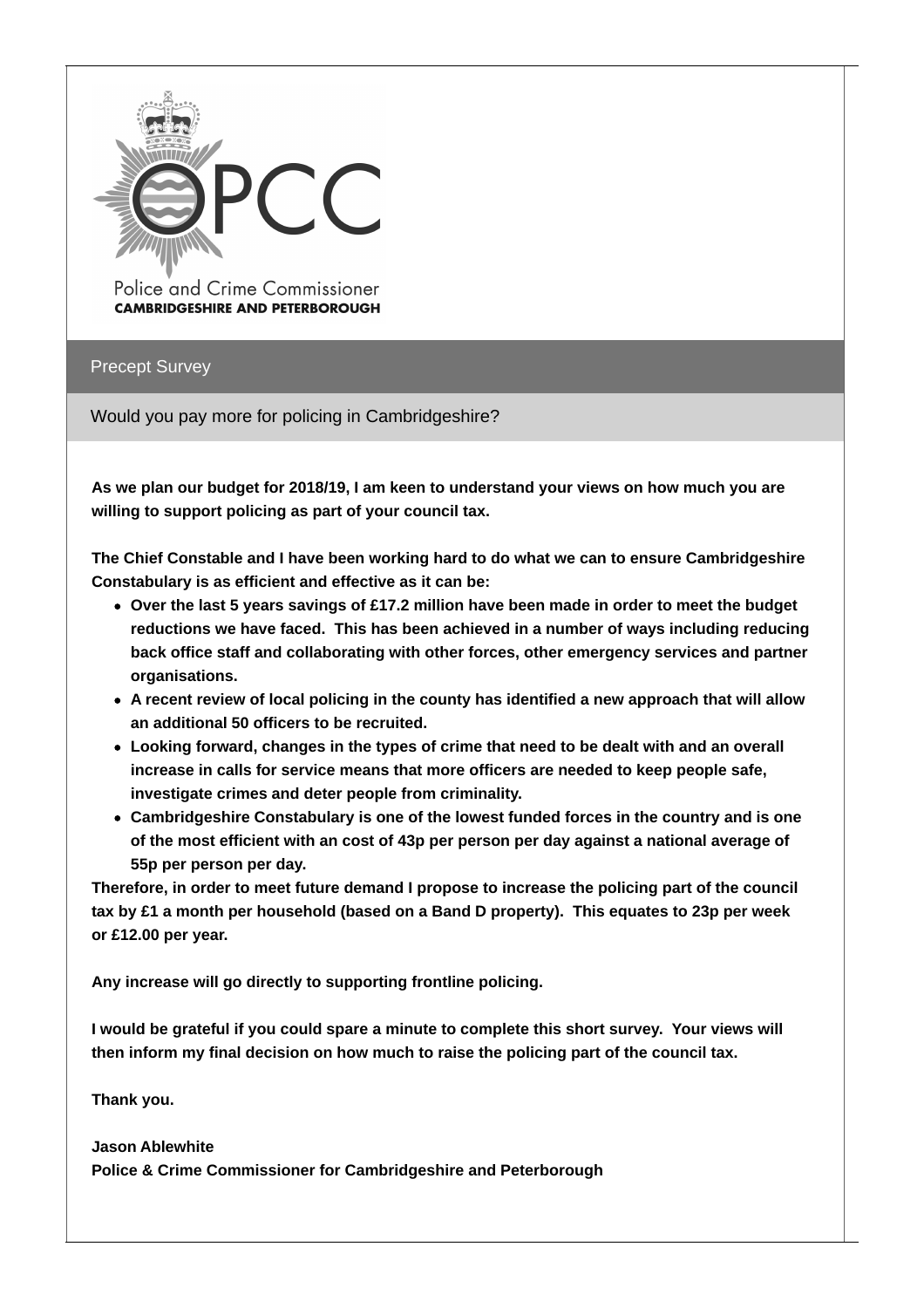

Police and Crime Commissioner **CAMBRIDGESHIRE AND PETERBOROUGH** 

Precept Survey

The Commissioner is seeking your views

The Commissioner proposes to increase the policing element of the Council Tax by £1 per month. Please consider the following options.

Please note the figures quoted are per household and refer to Band D properties. Other bands will be calculated as a proportion of the figures provided. Each helmet is representative of 15 officers.

| Option 1 (PREFERRED)                       | Option 2                                                     | Option 3                                                |  |  |
|--------------------------------------------|--------------------------------------------------------------|---------------------------------------------------------|--|--|
| Increase by £1 per month (£12.00 per year) | Increase by 33p per month                                    | No increase                                             |  |  |
| Allow an increase of 55 Police Officers    | Maintain planned numbers. No additional increase in officers | Reduce officer numbers by 23 or find equivalent savings |  |  |
|                                            |                                                              |                                                         |  |  |

\* 1. Which of the above options would you prefer?

Option 1 (Allow an increase of 55 Police Officers)

Option 2 (maintain planned numbers with no additional increase)

Option 3 (reduce officer numbers or find equivilent savings)

#### Additonal Comments

 $\left($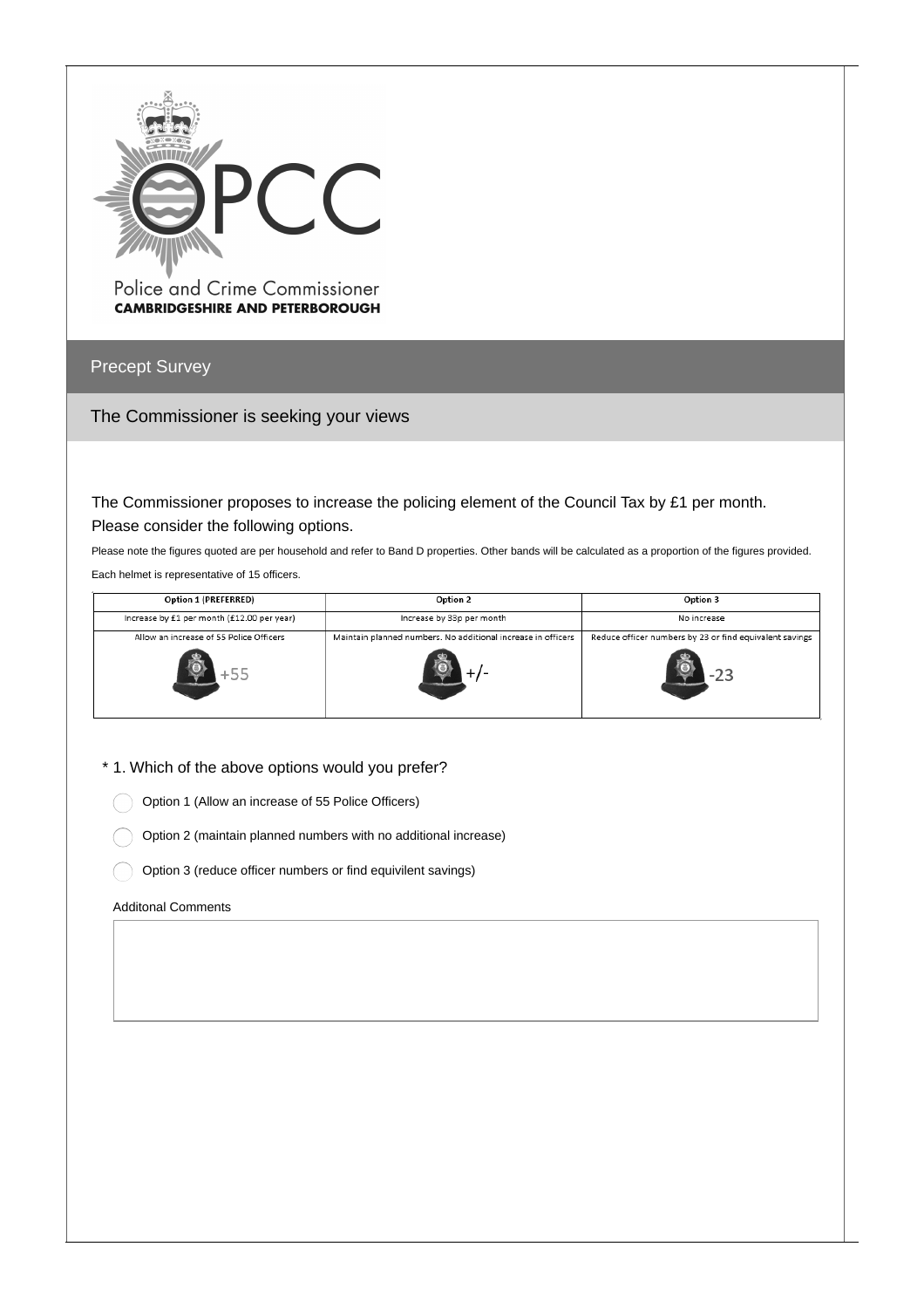

Police and Crime Commissioner **CAMBRIDGESHIRE AND PETERBOROUGH** 

# Precept Survey

### Equality & Diversity

### 2. Are you

# Male

- Female
- Transgender
- Prefer not to say  $\sqrt{2}$
- Other (please specify)

### 3. Age group

| Under 18                      | 55-64             |
|-------------------------------|-------------------|
| 18-24                         | 65-74             |
| 25-34                         | Over 75           |
| 35-44                         | Prefer not to say |
| 45-54                         |                   |
|                               |                   |
| 4. Ethnicity                  |                   |
| White British                 | White European    |
| Asian or Asian British        | Mixed             |
| <b>Black or Black British</b> | Prefer not to say |
| Other (please specify)        |                   |
|                               |                   |
|                               |                   |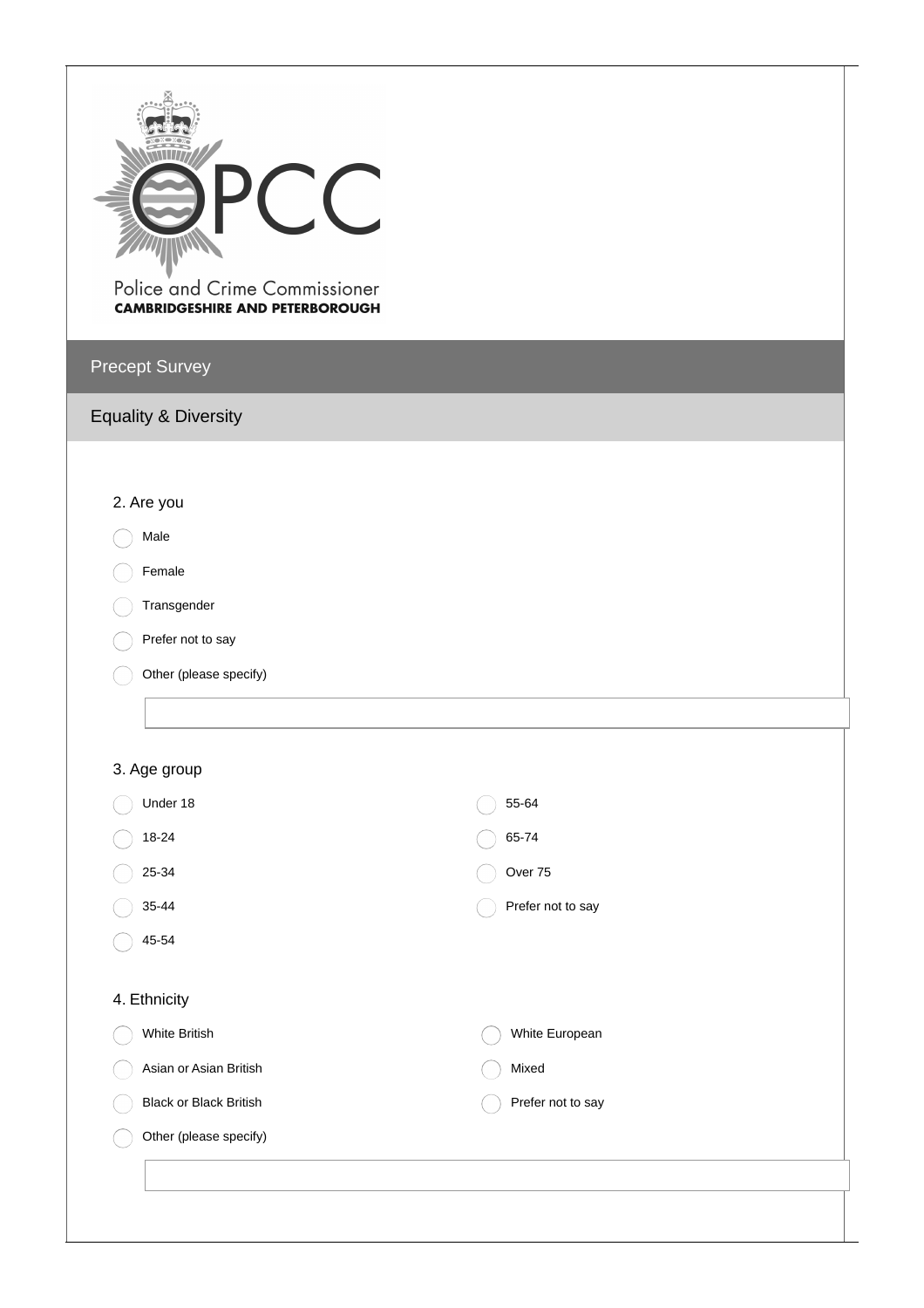5. Do you have a long-standing illness, disability or infirmity?

Yes

 $\bigcap$  No